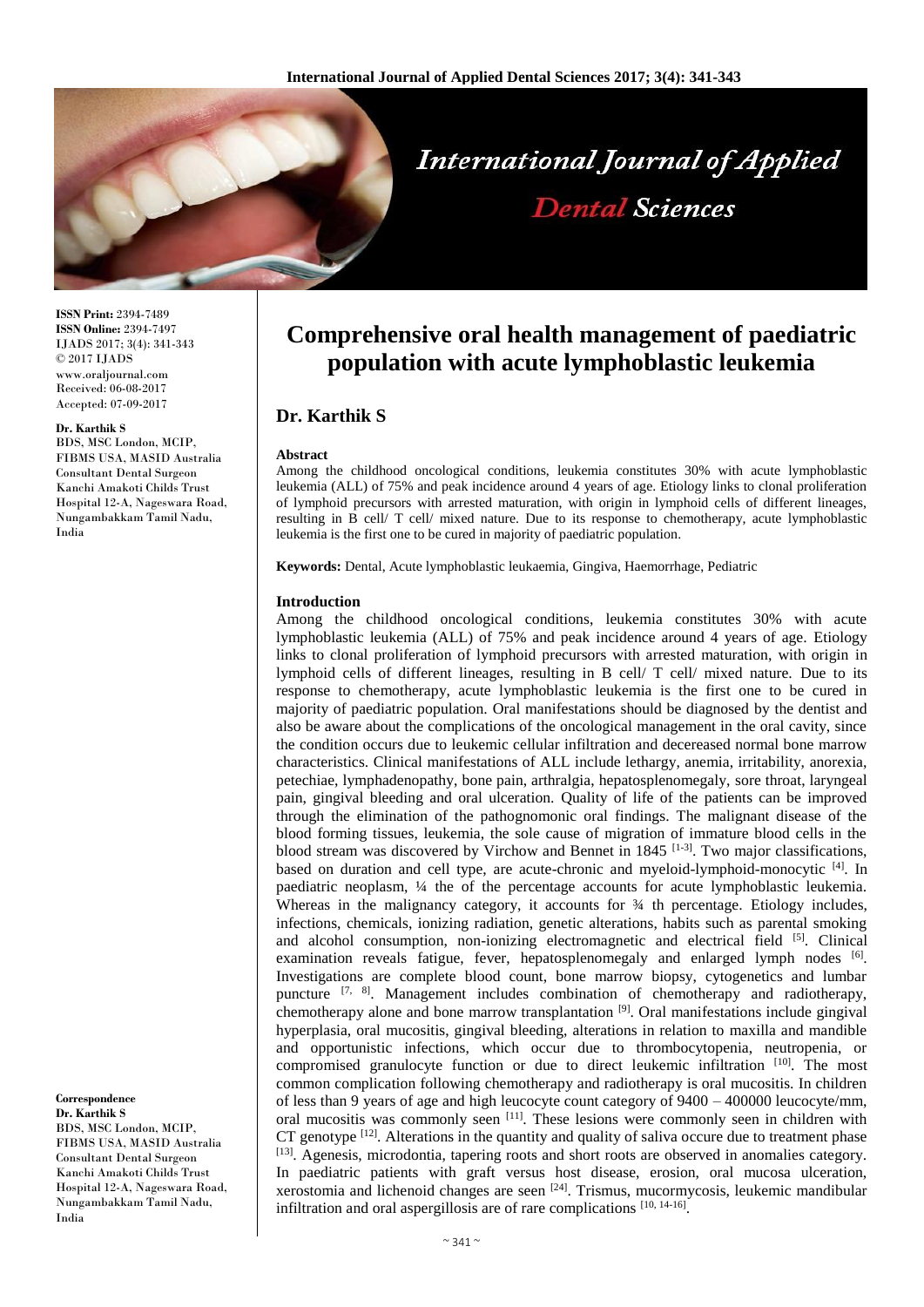Four categories of ALL treatment include, a) remission induction for 28 days and consists vincristine, prednisone and L-asparaginase, b) CNS preventive therapy/prophylaxis. Cranial irradiation and/or weekly intrathecal injection of a chemotherapeutic agent, usually methotrexate c) consolidation or intensification focusses on the decreased drug cross resistance through intensified treatment and d) maintenance phase suppress leukemic growth through continuous administration of methotrexate and 6 mercaptopurine. In the initial stage of chemotherapy or radiotherapy, blood count decreases within 5 to 7 days, till 21 days and then rising to normal level in the next cycle. Usually dental treatments should be planned before the commencement of oncology therapy. If not possible, extraction, root canal therapy, periodontal therapy, prosthodontic treatment should be given priority. Early and comprehensive oral hygiene measures need to be implemented to avoid the systemic complications. Achievement of remission is a known prerequisite for prolonged survival. Before leukemia treatment, the concept is to identify and stabilize or eliminate existing and potential sources of infection and local irritants and also educate the patient /parents about the importance of oral care. Initial evaluation includes review of medical history such as, disease/condition (type, stage and prognosis), treatment protocol (conditioning regimen, surgery, chemotherapy, radiation, and transplant), medications(including bisphosphonates), allergies, surgeries, secondary medical diagnoses, haematological status such as Absolute Neutrophil Count (ANC)> 1,000/mm3 without need for antibiotic prophylaxis: antibiotic prophylaxis as per Ameican Heart Association with ANC between 1000 – 2000/cubic mm, completeblood count (CBC)), coagulation status, immune suppressionstatus, and presence of an indwelling venous access line., chemotherapy/radiotherapy protocol, head-neckdental examination in conjoint with panoramic/bitewing radiographs. Platelet count of > 75,000/mm3: Prolonged bleeding can be controlled by sutures, hemostatic agents, pressure packs and foams. Platelet count is 40,000 to 75,000/mm3: need for platelet transfusions pre and 24 hours postoperatively. Platelet count < 40,000/mm3: avoid elective dental care. Oral hygiene easures, patient education, parent awareness, soft or electric tootbrush, (non-alcohol mouthwashes) 0.12% chlorhexidene mouthwashes, mainly preferred to decrease the incidence of dry mucosa/mucositis, sodium bicarbonate/saline mouthwash, elimination of periodontal disorders to decrease the myelosuppression. Due to carbohydrate rich foods given to maintain weight and oral medications containing increased amounts of sucrose, dental careies usually occurs but has to be treated through fluoride supplements, gels, rinses, in order to avoid further complications. Poor prognosis conditions such as root stumps, impacted teeth, more than 5 mm periodontal pockets, acute infections and non-restorable teeth has to be eliminated before three weeks of chemotherapy in order to avoid the risk of osteoradionecrosis. Atraumatic surgical procedures (50,000 cubic mm platelet for minor and 100,000 cubic mm for major) to be carried out without any sharp margins, thereby facilitating neat closure. Orthodontic measures include decreased root resorption, light forces, earlier treatment completion, simple and basic treatment and treatment limitations pertaining to maxilla. In phase 2. limitations pertaining to maxilla. In phase 2, immunosuppression period, maintenance of oral health, management of oral oncological treatment side effects such as mucositis (occurs in two weeks, seen as erythema, erosion,

ulceration, white fibrinous pseudomembrane, gingival bleeding, xerostomia, secondary candidiasis, and herpes simplex and bacterial infections and patient/parent education. Severe pain and weight loss occurs in patients with mucositis. Complications of severe oral mucositis can be reduced by oral hygiene measures. WHO scale measures oral mucositis based on the degree of erythema, soreness and child's normal diet such grade I and II comprising of soft tooth brush, fluoride toothpaste and salt – bicarbonate rinse, grade III of saltbicarbonate solution dipped gauze for cleaning of oral cavity at least 4 times a day along with oral hygiene measures and grade IV of same oral hygiene measures as that of grade II in addition to salt-bicarbonate solution rinse once in every 4 hours. Chlorhexidene mouthwash also plays an important role in the reduction of oral mucosal lesions. Oral mucositis management protocol includes, nutritional support, pain control, dry mouth palliation, management of oral bleeding and therapeutic interventions and oral decontamination in the form of saline solution-sodium bicarbonate rinses-lidocainebenzocaine- "magic mouth rinse" containing diphenhydramine, lidocaine, and combinations of aluminum hydroxide, magnesium hydroxide, hydroxypropylcellulose gels or sucralfate solutions, simethicone; parenteral nutrition; water sips-artificial saliva-sugarless chewing gum-cholinergic agents; fibrin glue-gelatin sponge; cryotherapy in the form of ice chips-IV recombinant human keratinocyte growth factor-1-Intravenous human fibroblast growth factor-20 benzydamine hydrochloride mouth rinse - topical oral applicant, RK-0202, consisting of the antioxidant Nacetylcysteine-glutamine-oral sucralfate suspensionrecombinant keratinocyte growth factor palifermin-low level LASER therapy (to increase mitochondrial ATP production, fibroblast proliferation, oxygen free radicals detoxification, increase microcirculation and growth factors release) application of a spray consisting of synthetic collagen precursor amino acids in combination with sodium hyaluronate – flouride toothpaste, chlorhexidene mouthwash, self applied fluoride gel – oral physiotherapy such as stretching exercises, muscle relaxants, analgesics, trigger point injections - orthodontic care. Most common complications of therapy includes agenesis of teeth, defective mineralization, change in tooth shape and size, malocclusion, change in crown or root shape, delayed tooth eruption, diminished mandibular growth, soft tissue deformities, bony deformities, alteration in pituitary gland function, hypoplasia, microdontia and asymmetrical facial growth [25]. In this phase, the oral health management includes, detailed clinical and radio graphical assessment, extraction before  $10 - 14$  days of chemotherapy, scaling, pit and fissure sealant application, fluoride therapy, temporary restoration, oral hygiene instructions, oral prophylaxis measures, twice daily soft tooth brushing and flossing and finally gingival massage  $[17-20]$ . During leukemia treatment, oral health management includes nystatin suspension for fungal infections, topical and systemic acyclovir for herpes simplex infections, artifical saliva and sugar free chewing gum for xerostomia [19, 21, 22]. Post leukemia treatment, oral health management includes fluoride toothpaste, esthetic – orthodontic – endodontic intervention such as tooth coloured restoration, correction of malaligned teeth and root canal therapy  $[18, 23]$ . Long term success depends on the patient compliance. Caretakers, patient, dietary habits, pediatric medications and nutritional supplements play an important role. The role of the paediatric dentist is crucial along with the haematology/oncology team in reduction of complications arising in the oral cavity before, during and